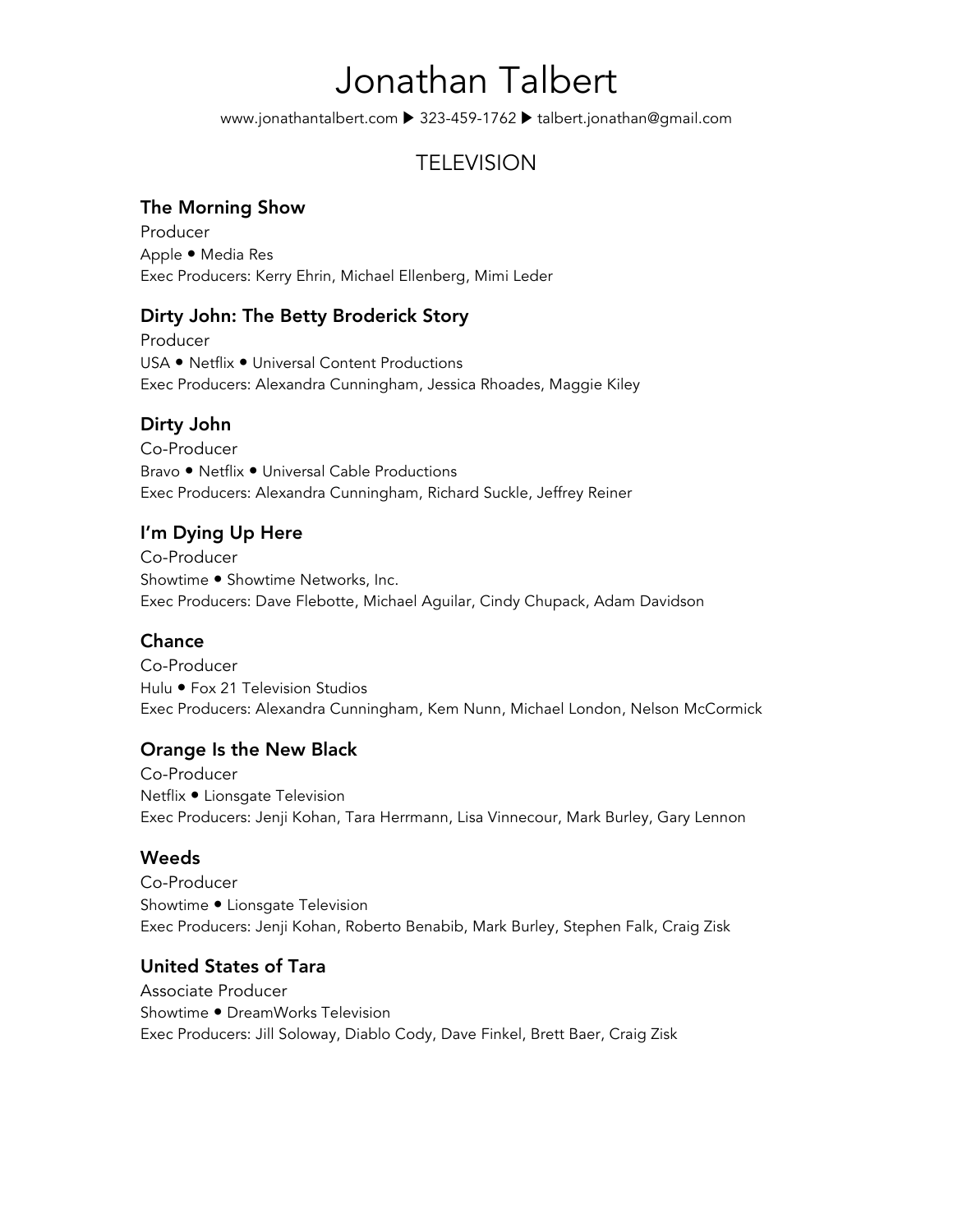# Jonathan Talbert

www.jonathantalbert.com ▶ 323-459-1762 ▶ talbert.jonathan@gmail.com

# PILOTS

#### Tommy

Co-Producer CBS . Amblin Partners Exec Producers: Paul Attanasio, Darryl Frank, Justin Falvey, Kate Dennis

#### Taxi 22

Associate Producer CBS . CBS Television Studios Exec Producers: Tad Quill, John Leguizamo, Rob Greenberg

#### Bent

Associate Producer NBC . Universal Media Studios Exec Producers: Tad Quill, Michael Pendell, Craig Zisk

#### Ronna & Beverly

Post Production Supervisor Showtime . Lionsgate Television Exec Producers: Jenji Kohan, Jessica Chaffin, Jamie Denbo, Paul Feig

#### The Nine

Post Production Coordinator ABC . Warner Bros. Television Exec Producers: Hank Steinberg, KJ Steinberg, Alex Graves

## DIGITAL CONTENT

| I Was Supposed To Get Married Today<br>Director ■ Executive Producer                                                                                         | Comedy Special |
|--------------------------------------------------------------------------------------------------------------------------------------------------------------|----------------|
| <b>Snakes: A National Conversation</b><br>Director ■ Producer                                                                                                | Comedy Short   |
| Requited<br>Director ■ Producer<br>Official Selection - Dances With Films                                                                                    | Experimental   |
| <b>Starstuck</b><br>Director ■ Executive Producer ■ Co-Creator ■ Showrunner<br>Winner – LA WebFest – Best Student Series & Best Writing for a Student Series | Series         |